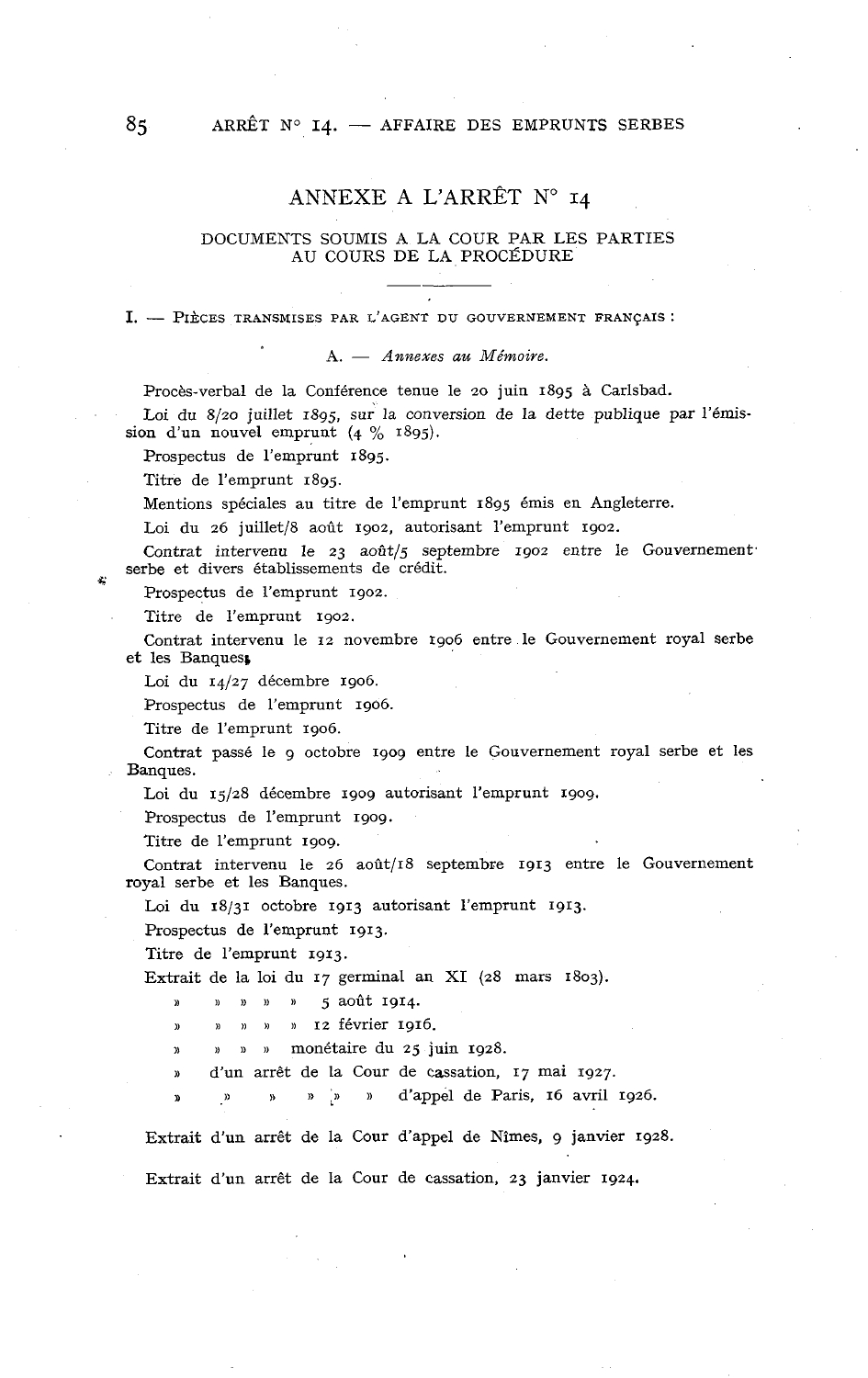### JUDGMENT No. 14.-CASE OF SERBIAN LOANS

### ANNEX TO JUDGMENT No. 14.

### DOCUMENTS SUBMITTED TO THE COURT BY THE PARTIES IN THE COURSE OF THE PROCEEDINGS.

I.-DOCUMENTS SUBMITTED BY THE AGENT TO THE FRENCH GOVERNMENT:

A.- *Annexes* to *the Case* :

Minutes of the Conference held at Carlsbad on June zoth, 1895.

Law of July 8th/zoth, 1895, as to the conversion of the public debt by the issue of a new loan  $(4 \frac{\%}{6} 1895)$ .

Prospectus of the 1895 loan.

Bond of the 1895 loan.

Special passages in the 1895 loan bond issued in England.

Law of July z6th/August Sth, 1902, authorizing the 1902 loan.

Contract of August 23rd/September 5th, 1902, between the Serbian Government and various banking houses.

Prospectus of the 1902 loan.

Bond of the 1902 loan.

Contract of November 12th, 1906, between the Royal Serbian Government and the Banks.

Law of December 14th/27th, 1906.

Prospectus of the 1906 loan.

Bond of the 1906 loan.

Contract of October gth, 1909, between the Royal Serbian Government and the Banks.

Law of December 15th/z8th, 1909, authorizing the 1909 loan.

Prospectus of the 1909 loan.

Bond of the 1909 loan.

Contract of August 26th/September 18th, 1913, between the Royal Serbian Government and the Banks.

Law of October 18th/31st, 1913, authorizing the 1913 loan.

Prospectus of the 1913 loan.

Bond of the 1913 loan.

Extract from the law of 17th Germinal, Year XI (March 28th, 1803).

,, ,, ,, August 5th, 1914.

,, ,, ,, ,, ,, February 12th, 1916.

,, ,, monetary law of June ajth, 1928. j,

,, a judgment of the Court of Cassation, May 17th, 1927. ,, **I>** ,> ,, ,, ,, ,, Appeal of Paris, April 16th, .,<br>.1926 Extract from a judgment of the Court of Appeal of Nîmes, January gth, 1928.

Extract from a judgment of the Court of Cassation, January 23rd, 1924.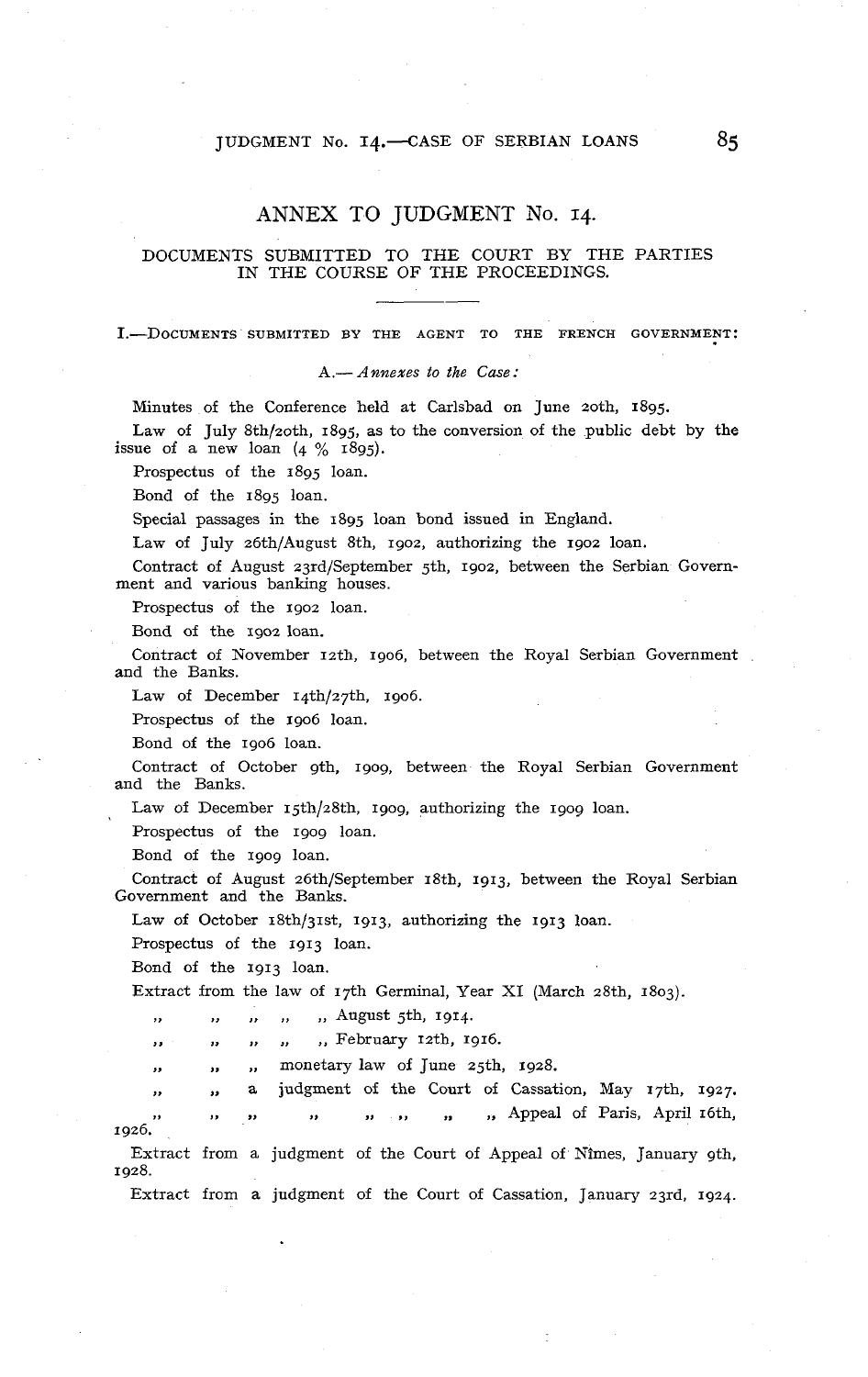#### B. - *Annexe au Contre-Mémoire.*

Arrêt de la Cour d'appel de Paris (première Chambre), 15 février 1g24!

C. - *Documents déposés au cours des plaidoiries.* 

Lettre de la Banque franco-serbe à l'Association nationale des Porteurs de Valeurs mobilières à Paris (6 novembre 1928).

Déclaration de l'Administration autonome des Monopoles en Serbie (29 décembre  $1913/11$  janvier  $1914$ ).

Lettre du ministre des Finances du Royaume de Serbie à la Banque francoserbe à Paris (28 décembre 1g13/1o janvier 1914).

Prospectus de l'emprunt serbe 1895 (23 juillet 1897).

Compagnie des Agents de change de Paris. - Décision et avis de la Chambre syndicale (28 mai 1901).

Lettre de M. Vouitch, ministre de Serbie en France, à M. Delcassé, ministre des Affaires étrangères de France (16 novembre 1902).

Lettre de M. Spalaïkovitch, ministre du Royaume des Serbes, Croates et Slovènes à Paris, à M. Briand, ministre des Affaires étrangères de France (23 octobre 1927).

Convention consulaire et d'établissement entre la France et le Royaume des Serbes, Croates et Slovènes (Paris, 30 janvier 1929 - extrait).

Cours officiels de la Bourse de Belgrade (29 octobre 1928).

Lettre du délégué des porteurs de fonds serbes au ministre des Finances de France (25 juin 1918).

Lettre de M. A. Naville, président de la Société financière d'Orient, à M. le professeur Basdevant (19 mai 1929).

Note de M. Poincaré à M. Spalaïkovitch (7 février 1927).

Liste des décisions de justice formant jurisprudence en France et validant la clause or dans l'ordre international, etc.

Extraits de la *Gazette du Palais* :

1. Cour d'appel de Paris (première Chambre), 22 février 1924; affaire Dumas c/ Grenouilleau.

II. Cour d'appel de Paris (première Chambre), 15 février 1924 ; affaire Compagnie havraise péninsulaire c/ Compagnie du Canal de Suez.

III. Tribunal civil de Ia Seine (première Chambre), 29 octobre 1925 ; affaire Association nationale des Porteurs de Valeurs mobilières cl État de Minas-Géraès.

*Idem,* 4 novembre 1925 ; affaire Regard et autres c/ Compagnie hellénique d'électricité.

IV. Tribunal civil de la Seine (première Chambre), 24 février 1926 ; affaire Thirion et autres c/ Société du Port du Rosario.

V. Cour de cassation (Chambre civile), 17 mai 1927 ; affaire Cons. Pélissier du Besset c/ *The Algiers Land and Warehouse Co. Ltd.* 

VI. Arrêt de la Cour d'appel de Nîmes (audience solennelle), g janvier 1928; affaire Cons. Pélissier du Besset c/ *The Algiers Land and Warehouse*<br>
Co. Ltd.<br>
VII. Tribunal civil de la Seine (première Chambre), 25 mars 1925. – Con-<br>
clusions de M. le substitut Frémicourt dans l'affaire Compagn

*Co. Ltd.* **VII.** Tribunal civil de la Seine (première Chambre), 25 mars 1925. — Conclusions de M. le substitut Frémicourt dans l'affaire Compagnie universelle du Canal maritime de Suez c/ Marquise de Vaucouleurs.

Circulaire du Comptoir national d'Escompte de Paris (28 août 1895).

Bilan et Compte de pertes et profits, avec le Compte final du ministère des Finances pour l'exercice 1926-1927, etc.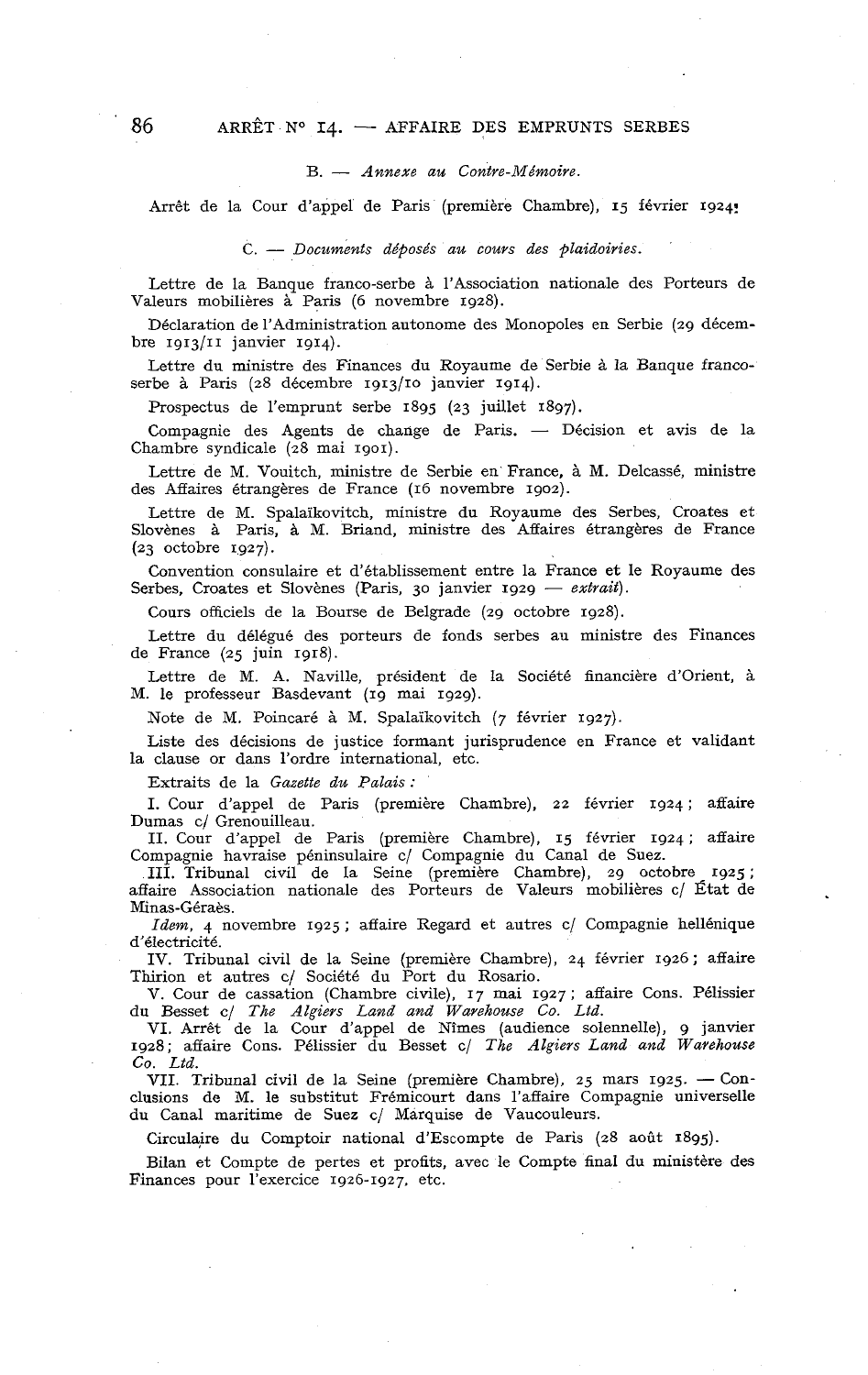#### B.- *Annex to the Counter-Case*.

Judgment of the Court of Appeal of Pans (First Chamber), February 15th, 1924.

*C.-Documents filed durirzg the hearings.* 

Letter from the *Banque franco-serbe* to the *Association nationale des Porteurs de Valeurs mobilières* in Pans (November 6th, 1928).

Declaration by the Autonomous Administration of Monopolies in Serbia (December 29th, 1913/January 11th, 1914).

Letter from the Minister of Finance of the Kingdom of Serbia to the *Banque franco-serbe* in Paris (December 28th, 1913/January 10th, 1914).

Prospectus of the Serbian 1895 loan (July 23rd, 1897).

Association of Stockbrokers in Paris. - Decision and opinion of the *Chambre syndicale* (May 28th. 1901).

Letter from M. Vouitch, Serbian Minister in France, to M. Delcassé, French Foreign Minister (November 16th. 1902).

Letter from M. Spalaïkovitch, Minister of the Serb-Croat-Slovene Kingdom in Paris, to M. Briand, French Foreign Minister (October 23rd, 1927).

Convention between France and the Serb-Croat-Slovene Kingdom concerning consuls and domicile (Paris, January joth, *1929-extract).* 

Official quotations of the Belgrade Exchange (October zgth, 1928).

Letter from the delegate of the holders of Serbian loans to the French Foreign Minister (June 25th, 1918).

Letter from M. A. Naville, President of the *Société financière d'orient,*  to Professor Basdevant (May 19th. 1929).

Note from M. Poincaré to M. Spalaïkovitch (February 7th, 1927).

List of judicial decisions establishing the law in France giving validity to the gold clause as regards international transactions, etc.

Extracts from the *Gazette du Palais* :

I. Court of Appeal of Paris (First Chamber), February 22nd, 1924; Dumas v. Grenouilleau.

II. Court of Appeal of Paris (First Chamber). February 15th. 1924; *Compagnie havraise péninsulaire* v. *Compagnie du Canal de Suez.* 

III. Civil Tribunal of the Seine (First Chamber), October zgth, 1925; *Association nationale des Porteurs de Valeurs mobilières* v. State of Minas-Géra&.

*Idem,* Novernber 4th, 1925 ; Regard and others v. *Compagnie helldnique d'électricité.* 

IV. Civil Tribunal of the Seine (First Chamber), February z4th, 1926 ; Thirion and others v. *Société du Port du Rosario.* 

V. Court of Cassation (Civil Chamber), May 17th, 1927; Pélissier du Besset and wife v. The Algiers Land and Warehouse Co. Ltd.

VI. Judgment of the Court of Appeal of Nîmes *(audience solennelle)*, January 9th, 1928; Pélissier du Besset and wife v. The Algiers Land and Warehouse Co. Ltd.

VII. Civil Tribunal of the Seine (First Chamber), March 25th, 1925.-Conclusions of M. le substitut Frémicourt in *Compagnie universelle du Canal maritime de Suez* v. Marquise de Vaucouleurs.

Circular from the *Comptoir national d'Escompte de Paris* (August 28th. 1895).

Balance Sheet and Profit and Loss Account with final accounts of the Finance Ministry for 1926-1927, etc.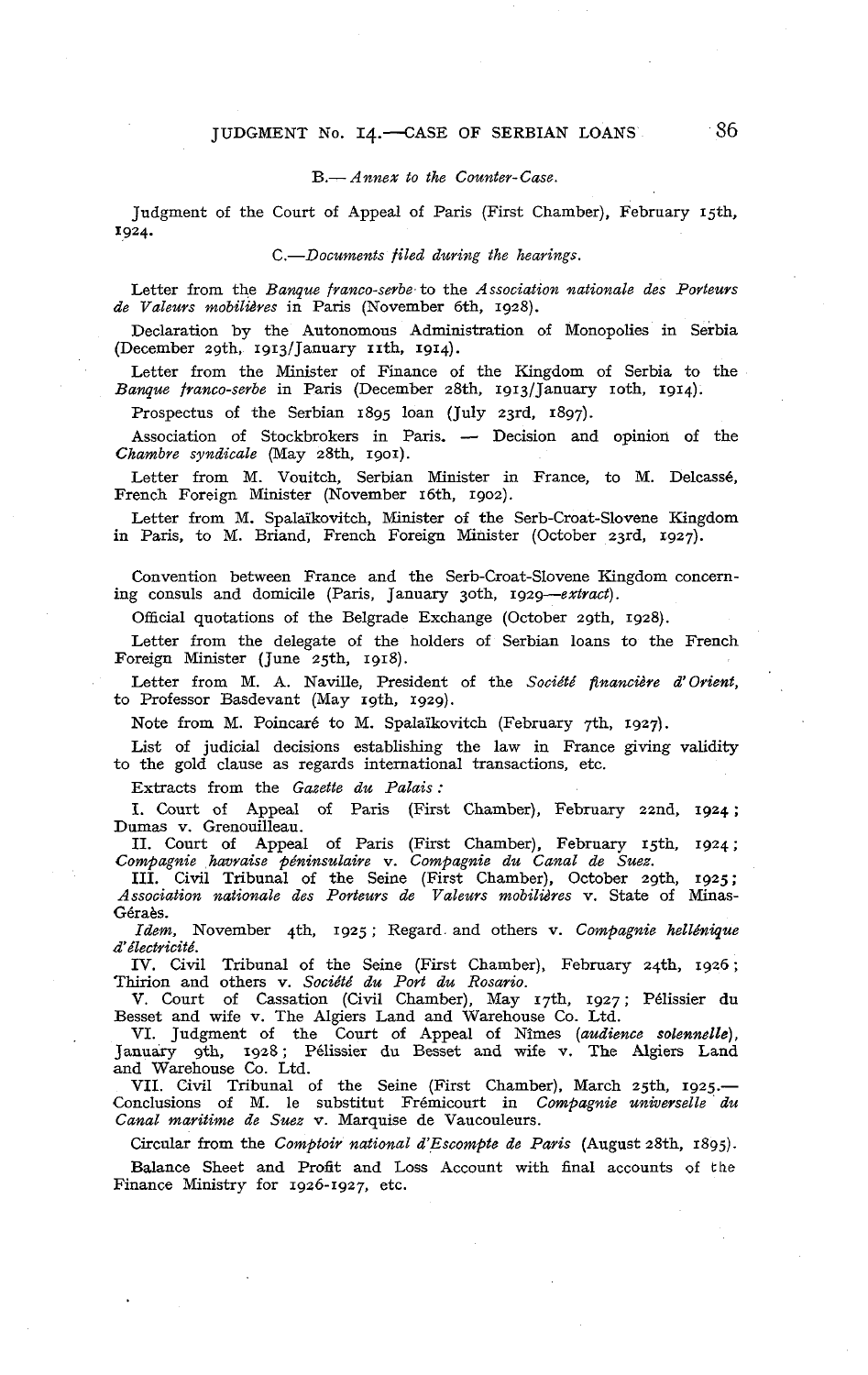#### II. - PIÈCES TRANSMISES PAR L'AGENT DU GOUVERNEMENT SERBE-CROATE-SLOVÈNE.

*A.* - *Annexes au Mémoire.* 

Protocole de la Conférence tenue à Carlsbad, le 20 juin 1895.

Contrat fait à Paris, le  $3/15$  avril 1896.

Protocole de l'émission de Londres de  $1.000.000$  de livres sterling  $(25.000.000)$ de dinars), de l'emprunt 4 % s'élevant à 7o.460.000 dinars, conclue à Paris le 27 juin/g juillet 1897.

Contrat conclu à Paris, le 23 août/5 septembre 1902.

Contrat conclu à Genève le 12 novembre 1906, entre les Banques et le Gouvernement royal serbe.

Contrat conclu à Pans, le g novembre 1909, entre les Banques et le Gouvernement royal serbe.

Contrat conclu à Belgrade le 26 août/8 septembre 1913.

Loi du 8 (20) juillet 1895 sur la conversion de la dette publique.

Loi du 26 juillet (8 août) 1902 sur l'emprunt d'État.

Loi du 14 décembre 1906 portant l'emprunt destiné à la construction de voies ferrées et à l'acquisition de matériel militaire.

Loi du 15 décembre 1909 sur l'emprunt  $4\frac{1}{2}$  % de 150.000.000 de francs destiné à la construction de voies ferrées et à l'achèvement de l'armement.

Loi du 18 octobre 1913 sur l'emprunt 5 % de 250.000.000 de francs en or. pour la liquidation des dépenses urgentes contractées pendant la guerre et pour les besoins de l'État urgents.

#### B. - *Annexes* à *la Réplique.*

Première notice répandue en France en mai 1896 et relative à l'emprunt de 1895.

Bordereau de paiement des. coupons et reçu y afférant pour l'emprunt de 1895.

État des comptes du Gouvernement serbe chez la Banque ottomane, relatifs à l'emprunt de 1895, pour les échéances du Ier juillet 1911 et Ier janvier 1912.

Extrait de compte délivré par la Banque ottomane, donnant, aux **difié**rentes échéances, l'état des provisions fournies par l'État serbe pour le service de l'emprunt de 1895.

Extraits de compte délivrés par la Société financière d'orient, donnant l'état détaillé, aux différentes échéances, des provisions fournies par l'État serbe pour le service des emprunts 1902, 1906 et 1913.

Extrait de compte délivré par la Banque ottomane, donnant, aux différentes échéances, l'état des provisions fournies par l'État serbe pour le service de l'emprunt de 1909.

Correspondance relative au service des emprunts pendant la guerre.

Textes légaux relatifs au cours légal et au cours forcé (loi du 12 août 1870 et loi du 5 août 1914).

Arrêt de la Cour d'appel de Paris du 16 avril 1926 ; affaire de Neufville c/ Office des Biens et Intérêts privés (Société Mumm).

Texte allemand du Protocole de Carlsbad (1895).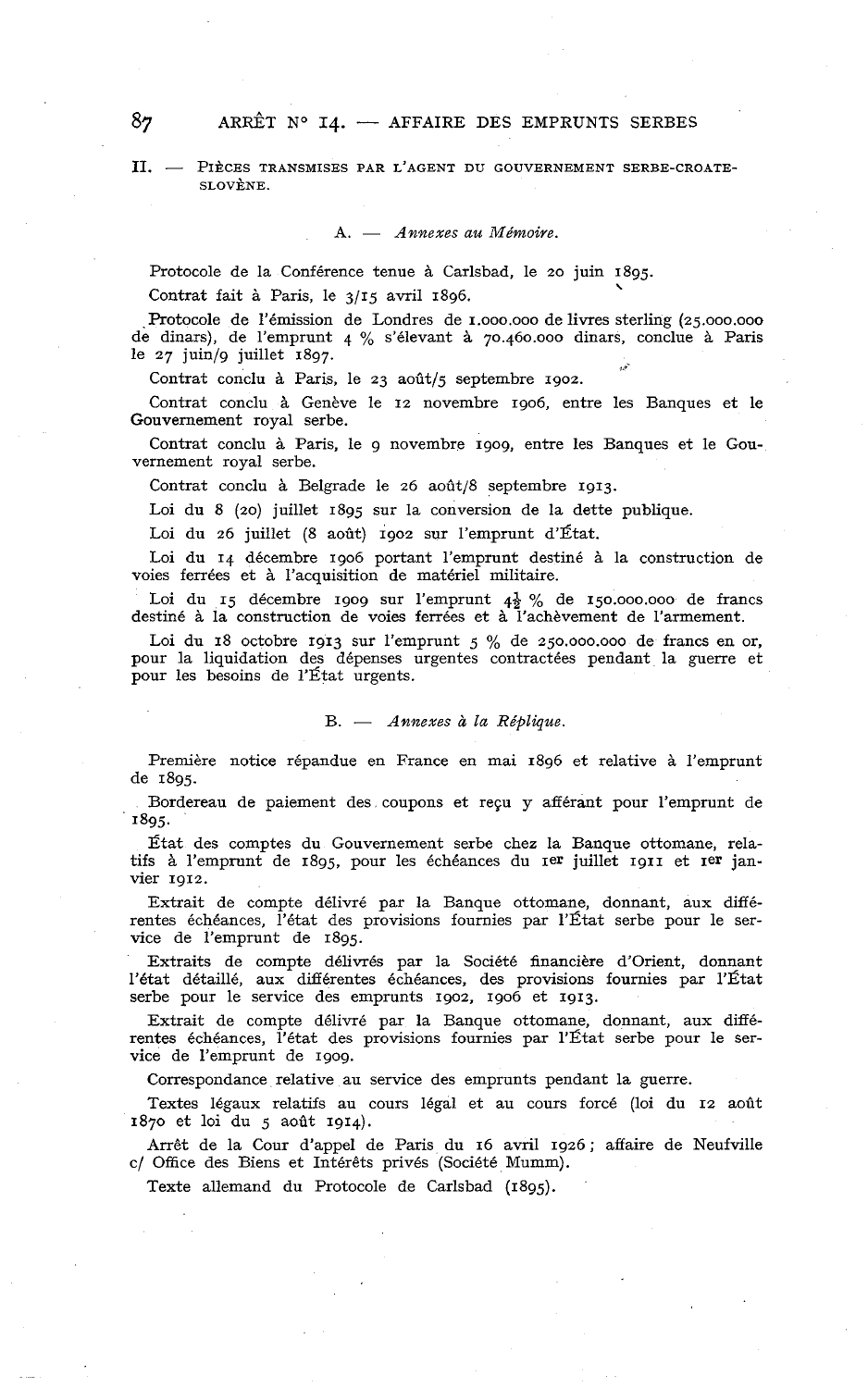### JUDGMENT No. I4.--CASE OF SERBIAN LOANS **87**

### II.-DOCUMENTS SUBMITTED BY THE AGENT TO THE SERB-CROAT-SLOVENE GOVERNMENT.

A.- *Annexes to the Case.* 

Protocol of the Conference at Carlsbad, June 2oth, 1895.

Contract made at Paris, April 3rd/15th, 1896.

Protocol of issue in London of  $\pounds$ 1,000,000 sterling (25,000,000 dinars) of the  $4\%$  loan of 70,460,000 dinars, issued in Paris on June 27th/July 9th, 1897.

Contract concluded at Paris, August 23rd/September 5th, 1902.

Contract concluded at Geneva, November 12th, 1906, between the Banks and the Royal Serbian Government.

Contract concluded at Paris on November 9th. 1909, between the Banks and the Royal Serbian Govemment.

Contract concluded at Belgrade on August 26th/September 8th, 1913.

Law of July 8th/2oth, 1895, on the conversion of the public debt.

Law of July 26th/August 8th, 1902, on the State loan.

Law of December 14th. 1906, in regard to the loan for the construction of railways and the purchase of military stores.

Law of December 15th, 1909, on the  $4\frac{1}{2}$  % loan of 150,000,000 francs for the construction of railways and the completion of military equipment.

Law of October 18th, 1913, on the  $5\%$  loan of 250,000,000 gold francs for the payment of urgent expenditure undertaken during the war, and for urgent State purposes.

#### B.- Annexes to the Reply.

First notice circulated in France in May 1896, concerning the 1895 loan.

List of coupons for payment and receipt relating thereto, for 1895 loan.

Statement of Account of the Serbian Government with the Ottoman Bank, relating to the  $1895$  loan payments due on July  $15t$ ,  $1911$ , and January  $15t$ , 1912.

Statement of Account rendered by the Ottoman Bank, showing the sums paid in on different dates by the Serbian State for the service of the 1895 loan.

Statements of Account rendered by the *Société financière d'orient,* giving in detail for the different dates the sums paid in by the Serbian State for the service of the 1902, 1906 and 1913 loans.

Statement of Account rendered by the Ottoman Bank, giving the sums paid in by the Serbian State on various dates for the service of the 1909 loan.

Correspondence relating to the service of the loans during the war.

Texts of laws relating to legal tender and forced currency (law of August  $12th$ ,  $1870$ , and law of August 5th, 1914).

Judgment of the Court of Appeal of Paris, April 16th, 1926; de Neufville v. *Omce des Biens et Intdrêts @rivés (Socidté* Mumm).

German text of the Protocol of Carlsbad (1895).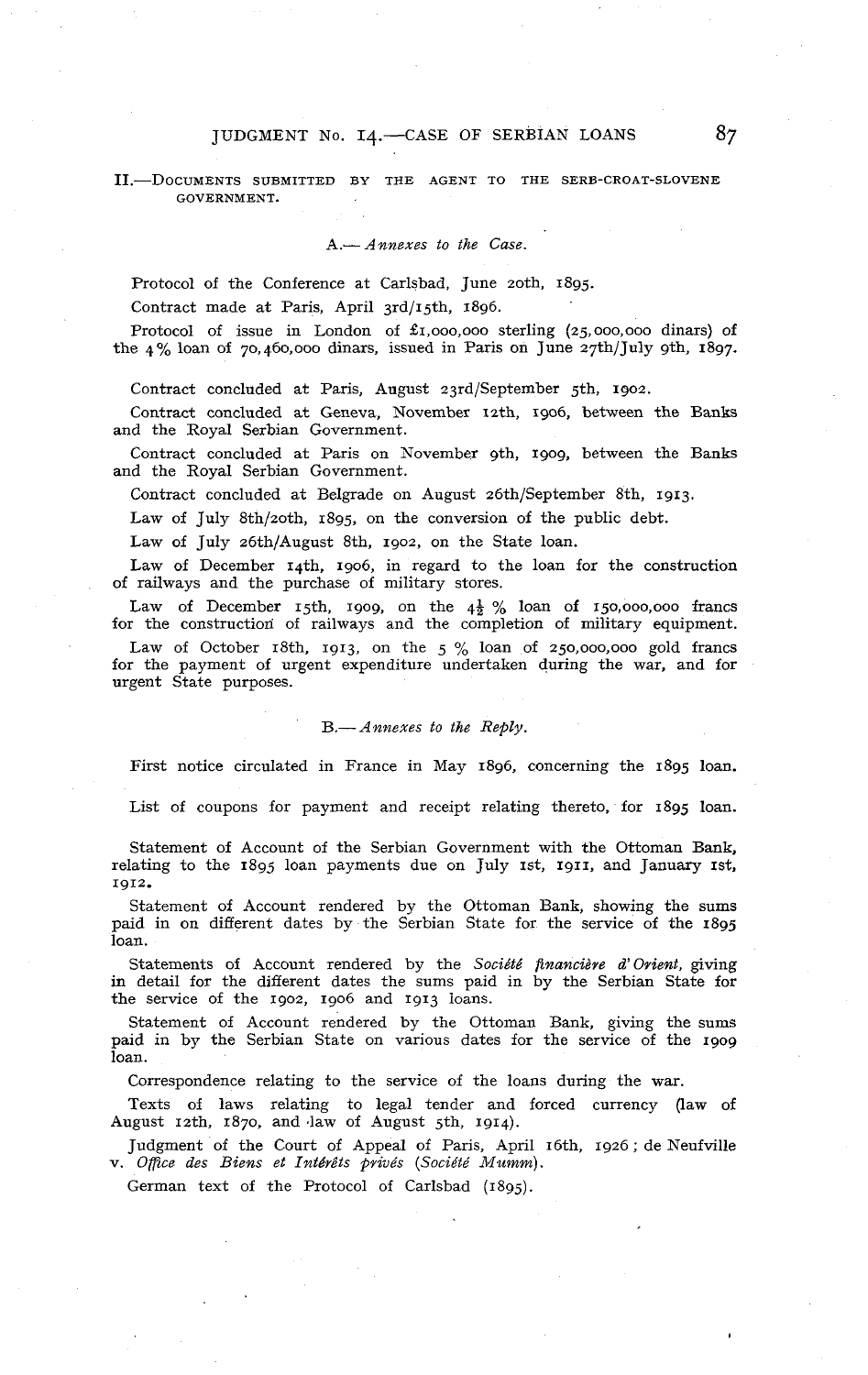*C.* - *Documents déposés au cours des plaidoiries.* 

Dépêclie de M. Bouniols à la Légation serbe à Londres (14 juin 1916).

Dépêche de M. Bouniols à M. Levitch, à Londres (8 septembre 1916).

*Idem* (31 août 1916).

*Idem* (31 août 1916).

*Idem* (4 août 1916).

Note de M. Briand à M. Vesnitch, ministre de Serbie à Paris (24 juillet 1916).

Prospectus de l'emprunt 1913.

Prospectus allemand de 1909.

Bulletin de souscription allemand de 1909.

Extrait de l'œuvre de R.-J. Pothier (t. III, première Partie, p. 138).

Note de M. Bouniols à M. Levitch *(non datée).* 

Extrait de Matter (Revue de Droit bancaire, 1925, p. 269).

Extrait du jugement du Tribunal de commerce de la Seine du 21 juillet 1926.

Extrait du jugement du Tribunal civil de la Seine (première Chambre) du Ier avril 1925.

Extrait du Répertoire pratique français Dalloz; Monnaie, n° 49.

Extrait du texte concernant l'Union latine.

Extrait de la loi française du 14/27 juillet 1866 (art. 9).

Extrait du jugement anglais: *Chesterman's Trust*, 1923-2-Chancery *Division,* 466, 1923, *July* 31.

Extrait de la déclaration de la *Berliner Handelsgesellschaft* du 16 juillet 1928.

Extrait de l'arrêt de la Cour de cassation française du 2 août 1926 *(Gazette du Palais,* 1926, II, p. 650).

Extrait du cours de M. Bartin, pp. 536 et suiv.

Extrait des cours de M. Bartin, p. 517.

Extrait de : François Gény, Méthode d'interprétation et sources, t. II, n° 146.

Extrait du jugement du Tribunal civil de la Seine (première Chambre) du 6 avril 1927.

Extrait de : Henri Capitant, *Introduction* à *l'étude du Droit civil* (qme édition, Paris, 1923, p. 54).

Extrait du jugement du Tribunal civil de la Seine (première Chambre) du II décembre 1922.

Extrait de : Antoine Pillet, *[Traité pratique de Droit international privé*, t. II, 1924.

Extrait de : Dionisio Anzilotti, *Cours de Droit international privé,* t. 1, PP. 53, 54, 55. 341 et 342 (éd. française).

Lettre de M. Briand à M. Poincaré (18 juin 1928).

Extrait de : F. Surville, *Cours de Droit international privé* (7me éd., 1925).

Extrait de : Antoine Pillet, *Traité pratique de Droit international privé,* t. 1, P. 343.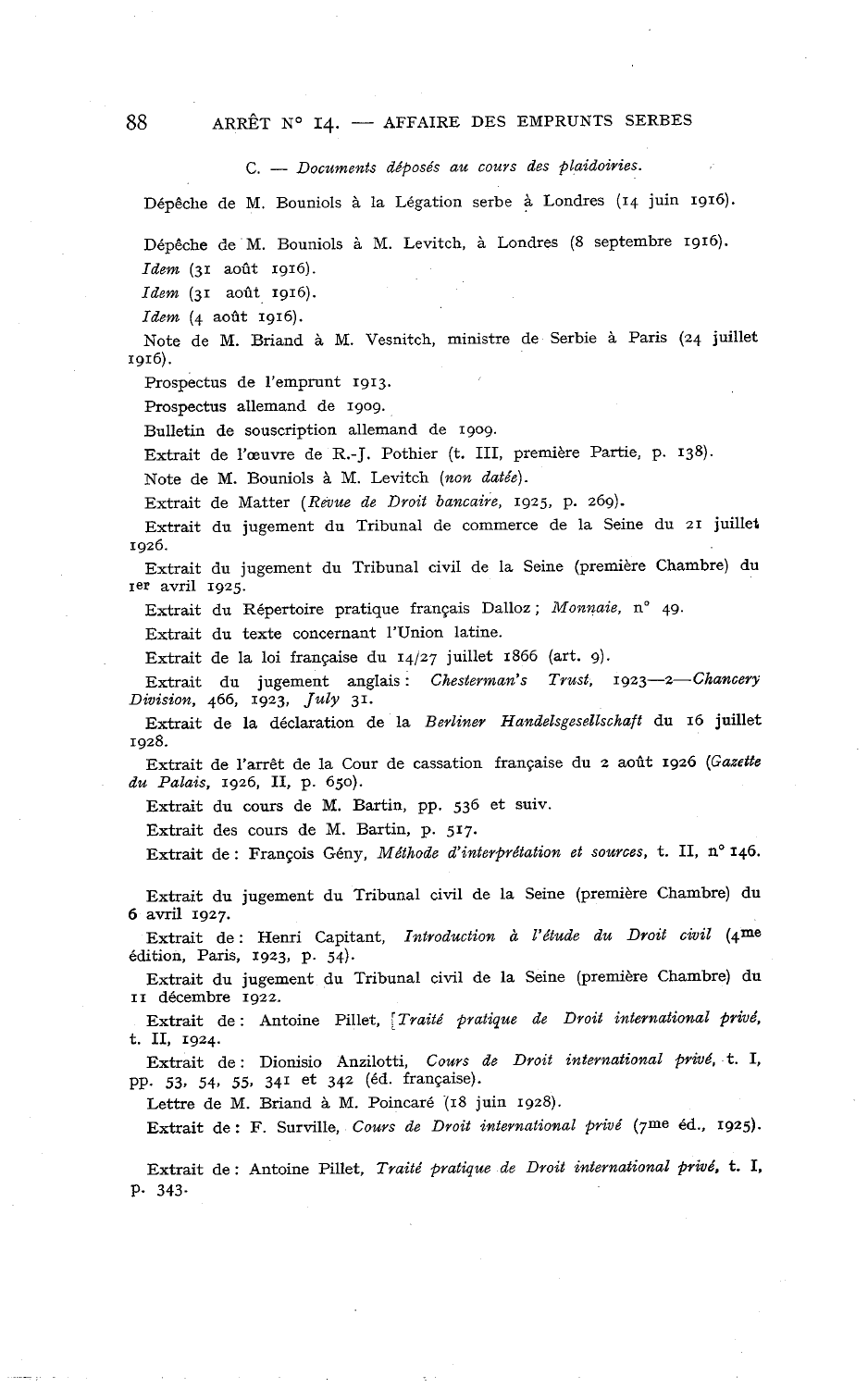### JUDGMENT No. 14. CASE OF SERBIAN LOANS 88

### *C.-Documents filed during the hearings.*

Telegram from M. Bouniols to the Serbian Legation in London (June 14th. 1916).

Telegram from M. Bouniols to M. Levitch, London (September 8th, 1916). *Idem* (August 31st, 1916).

*Idenz* (August 31st, 1916).

*Idem* (August 4th, 1916).

Note from M. Briand to M. Vesnitch, Serbian Minister in Paris (July 24th 1916).

Prospectus of the 1913 loan.

German prospectus for 1909.

German application form for 1909.

Extract from works of R..J. Pothier (Vol. III, Part 1, p. 138).

Note from M. Bouniols to M. Levitch *(undated).* 

Extract from Matter *(Revue de Droit bancaire,* 1925, p. 269).

Extract from judgment of the Tribunal of Commerce of the Seine, July 21st, 1926.

Extract from judgment of the Civil Tribunal of the Seine (First Chamber), April 1st, 1925.

Extract from *Répertoire pratique français* Dalloz ; *Monnaie,* No. 49.

Extract from provision relating to the Latin Union.

Extract from the French law of July  $14th/27th$ , 1866 (Art. 9).

Extract from English judgment: Chesterman's Trust, 1923-2-Chancery Division, 466, 1923, July 31.

Extract from declaration by the *Berliner Handelsgesellschaft,* July 16th 1928.

Extract from judgment of the French Court of Cassation of August 2nd. 1926 *(Gazette du Palais,* 1926, II, p. 650).

Extract from lecture by M. Bartin, pp. 536 *et sqq.* 

Extract from lectures by M. Bartin, p. 517,

Extract from: François Gény, *Méthode d'interprétation et sources,* Vol. II, No. 146.

Extract from judgment of Civil Tribunal of the Seine (First Chamber) of April 6th, 1927.

Extract from : Henri Capitant, *Introduction* à *l'étude du Droit civil*  (4th edition, Paris, 1923, p. 54).

Extract from judgment of Civil Tribunal of the Seine (First Chamber) of December 11th, 1922.

Extract from : Antoine Pillet, *Traité pratique de Droit international privé,*  Vol. II, 1924.

Extract from: Dionisio Anzilotti, *Cours de Droit international privé,* Vol. 1, PP 53, 54, 55. 341 and 342 (French ed.).

Letter from M. Briand to M. Poincaré (June 18th, 1928).

Extract [from : F. Surville, *Cours de Droit international privé* (7th ed., 1925).

Extract from : Antoine Pillet, *Traité pratique de Droit internatianal privé,*  Vol. 1, p. 343.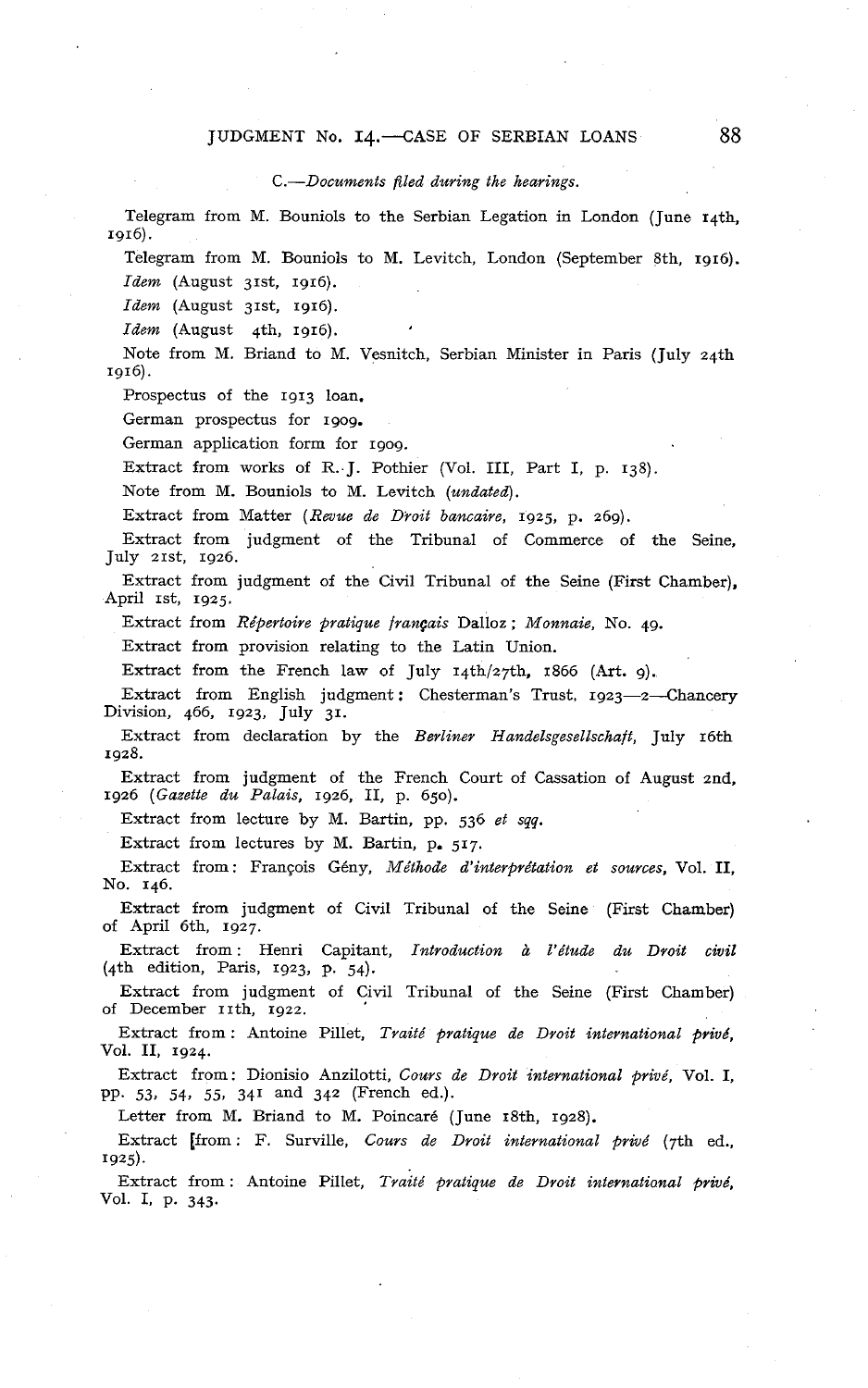Extrait de : « La clause *payable en or* a, par B. Nogaro, *Revue trimestrielle de Droit civil,* 1925, pp. 5 et suiv.

Extrait de : Aubry et Rau, *Cours de Droit civil,* t. IV, 5me éd. (318).

Extrait de : M. Planiol, *Traité dldmentaire de Droit civil,* t. II, éd. 1912, P. 145.

Notice sur la rente serbe 4 % unifiée de 1895.

Extrait de : *CEuures de R.- J. Pothier,* éditées par Dupin Aîné, Bruxelles, 1830, t. II, pp. 198 et 199.

Note de la *Bank of England* (17 juillet 1916).

*Idem* (1er août 1916).

*Idem* **(3** octobre 1916).

Note de M. Cambon (19 août 1916).

Dépêche de M. Bouniols à M. le ministre de Serbie à Londres (25 septembre 1916).

*Idem* (12 septembre 1916).

*Idem* (15 octobre 1916).

Notice autographiée de M. Bouniols, avec tableau du service de la dette publique serbe.

Extrait du contrat et de l'obligation de l'emprunt serbe de 1922.

Traduction de l'article 28 de la loi serbe du 24 avril 1920 (édition serbe).

Loi serbe du 24 avril 1920 (édition serbe).

Extrait du jugement du Tribunal civil de la Seine du 13 novembre 1926 *(Gazette du Palais,* 28 novembre 1926. - *Revue de Droit bancaire,* 1927. P. 169).

Tableaux des cours des papiers serbes à la Bourse de Paris, après la grande guerre.

Note du ministère anglais du Trésor (20 septembre 1916).

Ouvrage relatif à la *Law of Estoppel: Venire contra factum proprium,* par Erwin Riezlet, Leipzig, 1912.

Budget d'État pour l'exercice 1928-1929.

Photographie du contrat intervenu entre l'État serbe et la Parr's Bank au sujet de l'émission à Londres d'une tranche de l'emprunt de 1895 (certifiée conforme).

Photographie du prospectus relatif à ladite émission.

Photographie du bulletin de souscription.

Extrait du *Traité de Droit international privé,* par André Weiss, zme éd., vol. IV, p. 397.